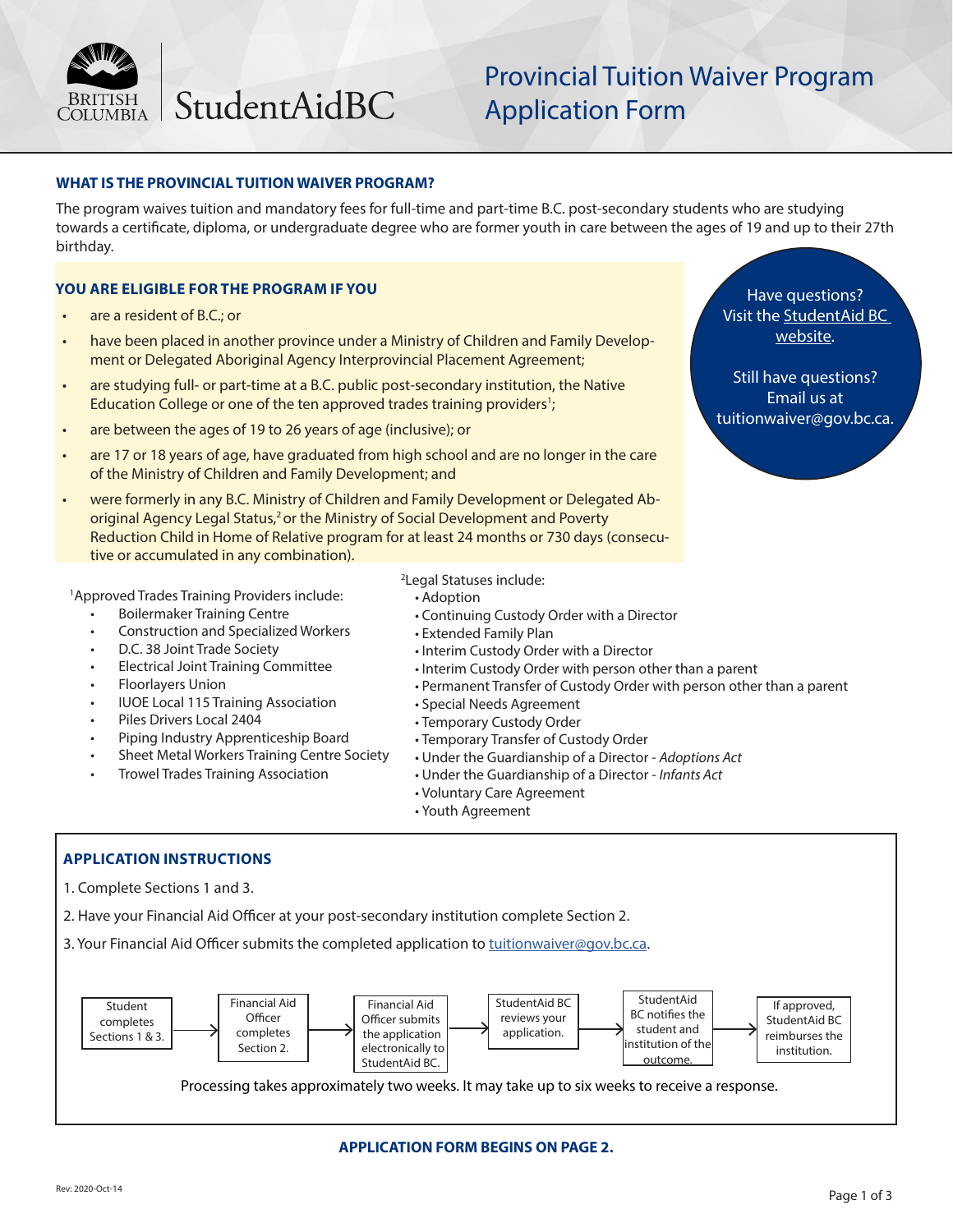

# Provincial Tuition Waiver Program Application Form

## **SECTION 1 - PERSONAL INFORMATION**

**List all known names, including full legal names. Only listed names can be searched to qualify you.**

| (1) SOCIAL INSURANCE NUMBER      |                                                                                                                                                                                                                                       | (7) DATE OF BIRTH (DD/MMM/YY)                                           |                                     |             |
|----------------------------------|---------------------------------------------------------------------------------------------------------------------------------------------------------------------------------------------------------------------------------------|-------------------------------------------------------------------------|-------------------------------------|-------------|
|                                  |                                                                                                                                                                                                                                       |                                                                         |                                     |             |
| (2) LEGAL LAST NAME              |                                                                                                                                                                                                                                       | (8) GENDER<br><b>FEMALE</b><br><b>MALE</b>                              |                                     |             |
| (3) LEGAL FIRST NAME             |                                                                                                                                                                                                                                       |                                                                         |                                     |             |
| (4) LEGAL MIDDLE NAME            |                                                                                                                                                                                                                                       | (9) CITIZENSHIP STATUS<br><b>CANADIAN CITIZEN</b><br>PERMANENT RESIDENT |                                     |             |
|                                  | (5) LIST ALL OTHER KNOWN NAME(S)                                                                                                                                                                                                      | PROTECTED PERSON<br><b>OTHER</b>                                        |                                     |             |
|                                  | (6) EMAIL ADDRESS (you will be contacted via email with application updates)                                                                                                                                                          | (10) STUDENT NUMBER<br>(11) PERSONAL EDUCATION NUMBER                   |                                     |             |
| (14) If yes, do you identify as: | (12) Have you resided in B.C. for at least 12 months? $\vert$  YES  <br>$\overline{\phantom{a}}$ NO<br>(13) Do you identify yourself as an Aboriginal person, that is First Nations, Métis or Inuit?<br><b>FIRST NATIONS</b><br>MÉTIS | YES<br>INUIT                                                            | NO                                  |             |
|                                  | <b>SECTION 2 - STUDY INFORMATION - TO BE COMPLETED BY YOUR INSTITUTION</b>                                                                                                                                                            |                                                                         |                                     |             |
|                                  |                                                                                                                                                                                                                                       |                                                                         |                                     |             |
|                                  | POST-SECONDARY INSTITUTION ADDRESS                                                                                                                                                                                                    |                                                                         |                                     |             |
| STUDY PERIOD START DATE          |                                                                                                                                                                                                                                       |                                                                         |                                     |             |
|                                  | PROGRAM NAME/CREDENTIAL <b>AND INTERNATIONAL SERVICES</b>                                                                                                                                                                             |                                                                         |                                     |             |
|                                  | APPROXIMATE LENGTH OF PROGRAM (IN WEEKS, MONTHS OR YEARS) ______________________                                                                                                                                                      |                                                                         |                                     |             |
|                                  | APPROXIMATE TOTAL PROGRAM COSTS:                                                                                                                                                                                                      |                                                                         |                                     |             |
| <b>TUITION</b>                   |                                                                                                                                                                                                                                       |                                                                         |                                     |             |
|                                  | MANDATORY ADMINISTRATIVE FEES \$                                                                                                                                                                                                      |                                                                         |                                     |             |
| <b>X</b>                         |                                                                                                                                                                                                                                       |                                                                         |                                     |             |
|                                  | FINANCIAL AID OFFICER SIGNATURE                                                                                                                                                                                                       | PRINT NAME                                                              | <b>DATE SIGNED</b><br>(DD-MMM-YYYY) |             |
| Rev: 2020-Oct-14                 | <b>APPLICATION FORM CONTINUES ON PAGE 3.</b>                                                                                                                                                                                          |                                                                         |                                     | Page 2 of 3 |